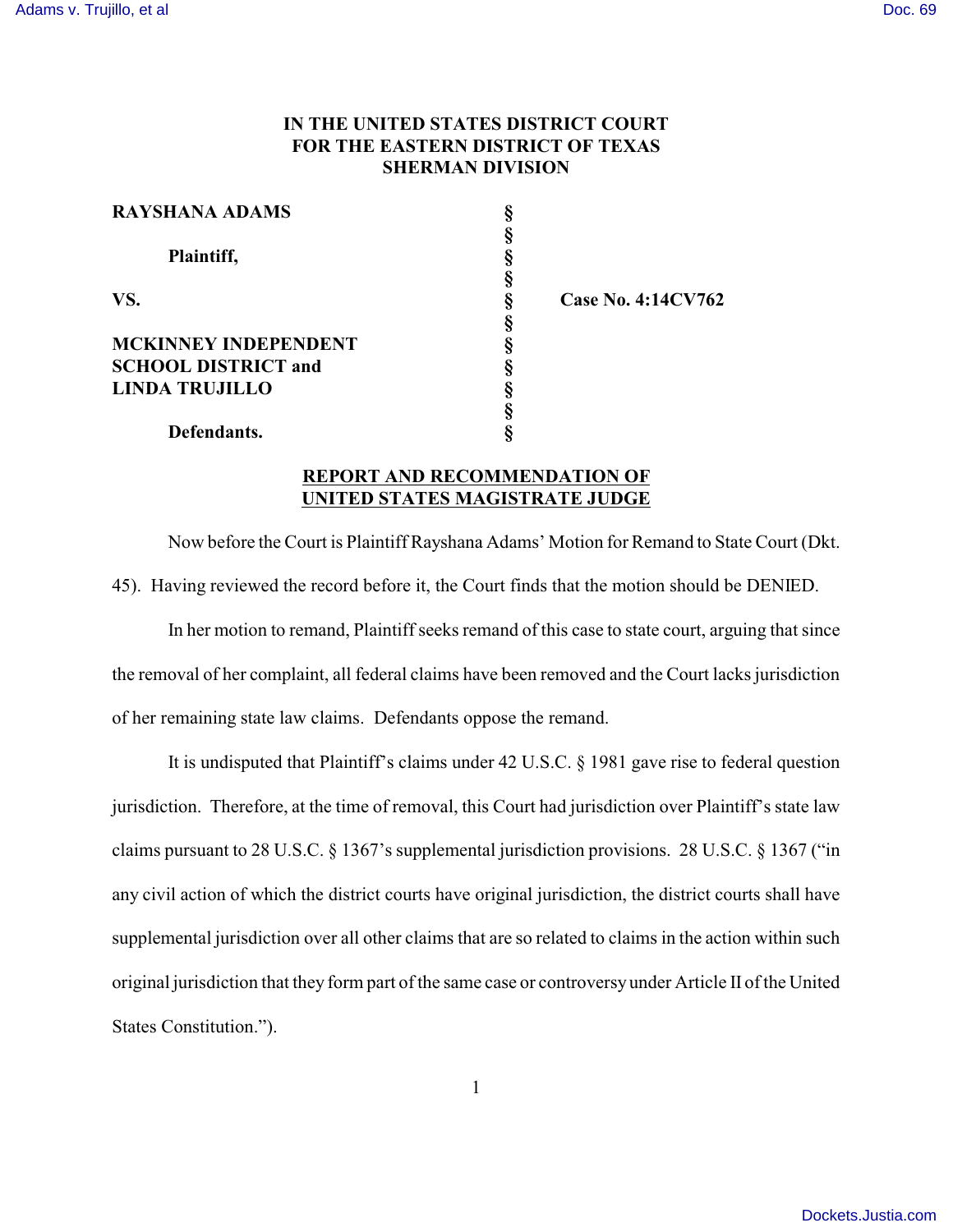The fact that Plaintiff has abandoned her federal claims does not in and of itself destroy jurisdiction here as Plaintiff has claimed. It is well settled that "a plaintiff's voluntary amendment to a petition after removal to eliminate the federal claim upon which removal was based does not defeat federal jurisdiction." *Henry v. Independent Am. Sav. Ass'n,* 857 F. 2d 995, 998 (5th Cir. 1988) (*Boelens v. Redman Homes, Inc.,* 759 F.2d 504, 507 (5th Cir.1985)). *See also Carnegie-Mellon Univ. v. Cohill,* 484 U.S. 343, 350 n. 7, 108 S. Ct. 614, 98 L. Ed.2d 720 (1988); *Doucet v. State Farm Fire & Cas. Co.*, 2009 WL 3157478, 4 (E.D. Tex. 2009).

Nonetheless, this Court "has discretion to remand a case where the removal was based upon a claim later abandoned, despite the pendency of federal claims in the principal action." *In re Wilson Indus., Inc*., 886 F.2d 93, 95 (5th Cir. 1989). And, as noted by United States Supreme Court:

> With respect to supplemental jurisdiction in particular, a federal court has subject-matter jurisdiction over specified state-law claims, which it may (or may not) choose to exercise. *See* §§ 1367(a), (c) ... *As a result, "the [district] court's exercise of its discretion under § 1367(c) is not a jurisdictional matter.* Thus, the court's determination may be reviewed for abuse of discretion, but may not be raised at any time as a jurisdictional defect." 16 J. Moore et al., *Moore's Federal Practice* § 106.05[4], p. 106-27 (3d ed. 2009).

*Carlsbad Tech., Inc. v. HIF Bio, Inc.*, 129 S. Ct. 1862, 1866-67, 173 L. Ed.2d 843 (2009).

Accordingly, although the initial removal was proper, the Court may still consider remand now.

In exercising its discretion, the Court considers principles in forming the pendent jurisdiction doctrine: economy, convenience, fairness, and comity. *Carnegie-Mellon Univ. v. Cohill,* 484 U.S. 343, 350 n. 7, 108 S. Ct. 614, 98 L. Ed.2d 720 (1988); *see also Certain Underwriters at Lloyd's, London v. Warrantech Corp*., 461 F.3d 568, 572 (5th Cir. 2006).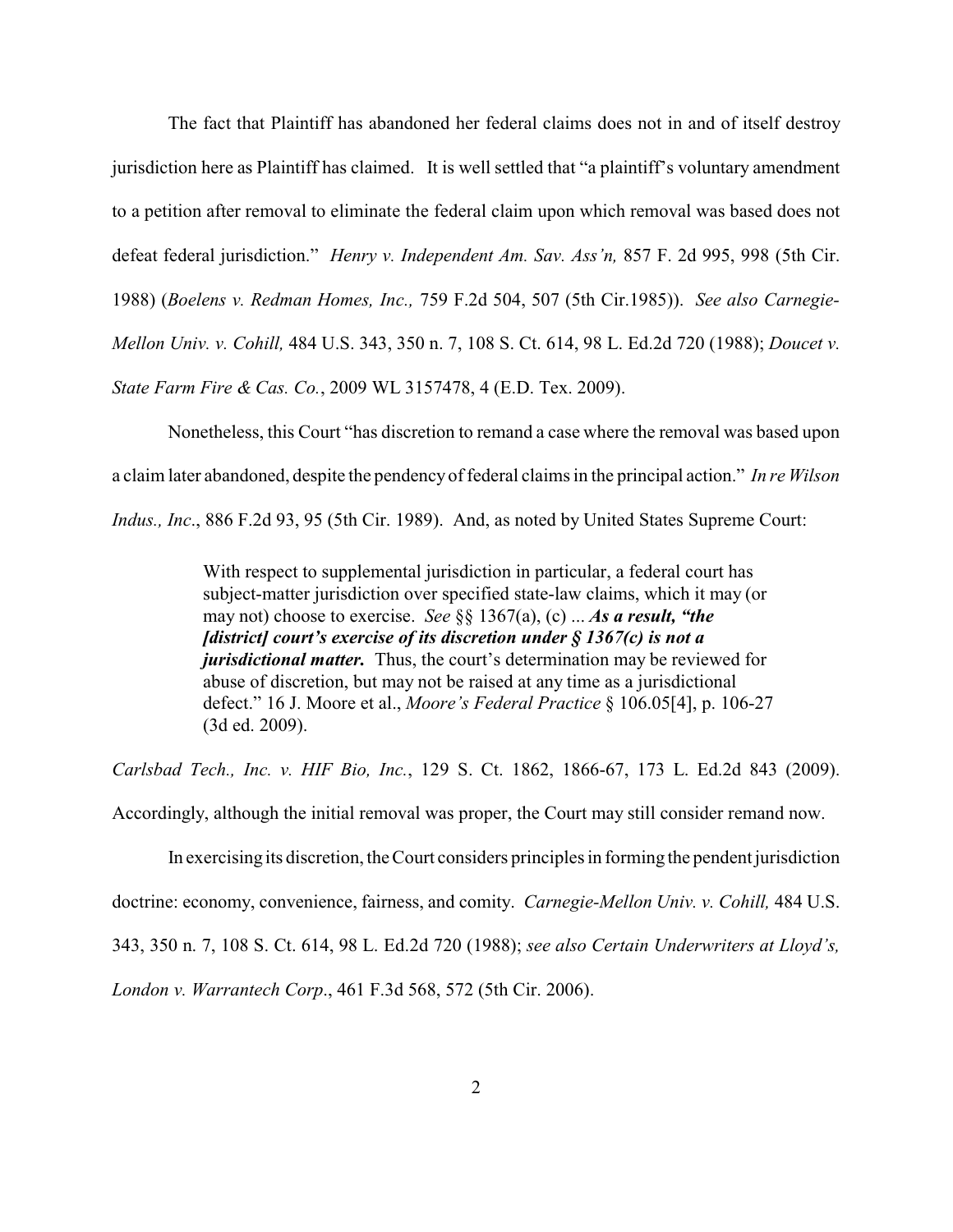In her one-page motion, Plaintiff has offered no argument under any of these factors to show why the Court should not exercise supplemental jurisdiction over her remaining claims. Defendants, on the other hand, have shown why each factor weighs against remand.

Plaintiff amended her complaint to drop her federal question claims more than six months after removal and did not file her motion to remand until more than three months after that. As noted by Defendants, Plaintiff did not raise the matter of remand in the joint Rule 26f report submitted by the parties. And, the case has been pending in this Court for more than a year with significant docket activity by all parties and the Court. Although this District's dockets are heavily burdened, it would not be fair or efficient to now allow Plaintiff to return back to state court as a result of an amendment made more than six months after first appearing in this Court and almost two years after filing suit.

Therefore, the Court finds that Plaintiff Rayshana Adams' Motion for Remand to State Court (Dkt. 45) should be DENIED.

Within fourteen (14) days after service of the magistrate judge's report, any party may serve and file written objections to the findings and recommendations of the magistrate judge. 28 U.S.C.A.  $\S 636(b)(1)(C)$ .

A party is entitled to a *de novo* review by the district court of the findings and conclusions contained in this report only if specific objections are made, and failure to timely file written objections to any proposed findings, conclusions, and recommendations contained in this report shall bar an aggrieved party from appellate review of those factual findings and legal conclusions accepted by the district court, except on grounds of plain error, provided that the party has been served with notice that such consequences will result from a failure to object. *Id.; Thomas v. Arn*, 474 U.S. 140,